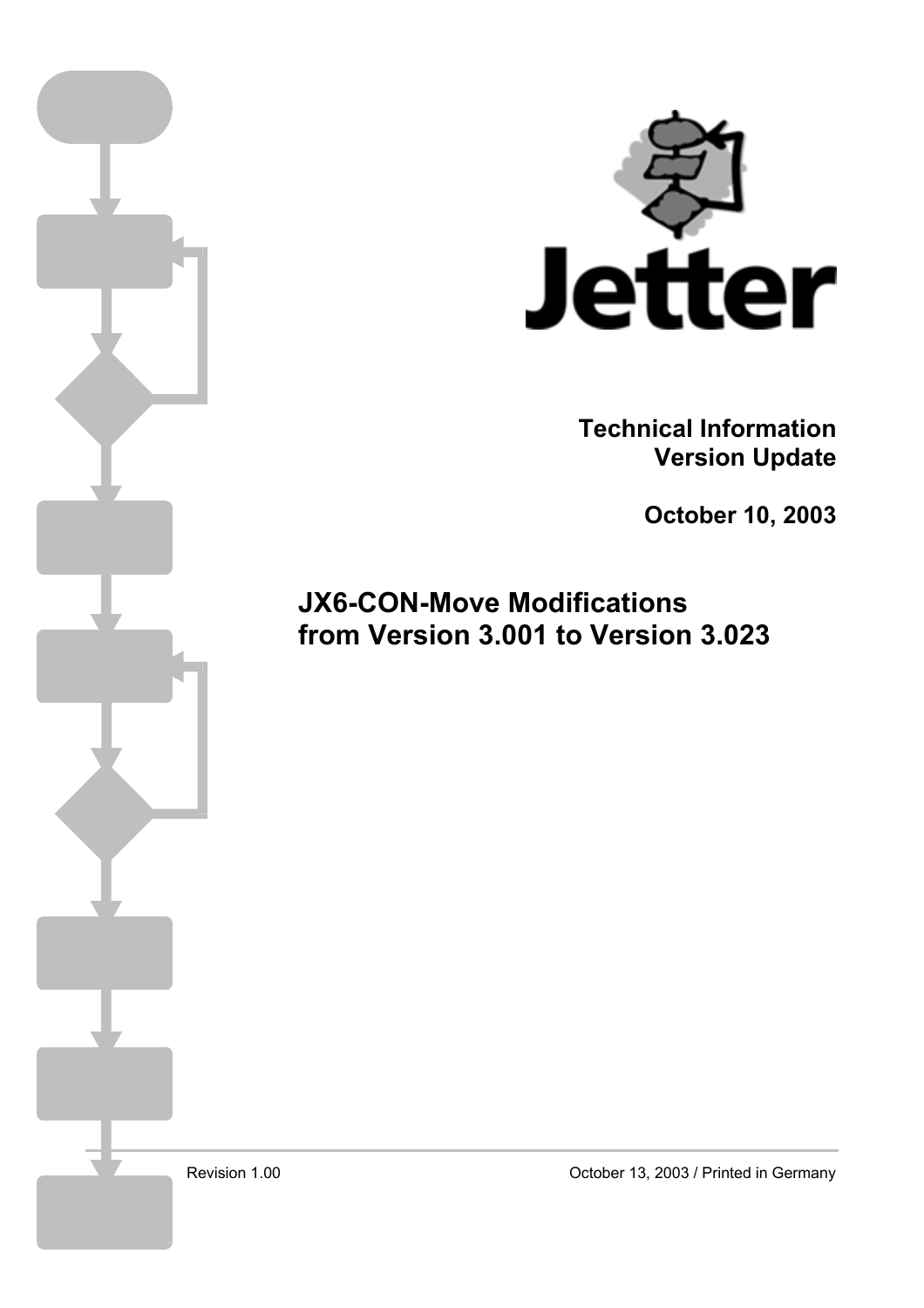| $\blacktriangleleft$ | <b>Modifications / New Functions</b> | $\mathbf 2$    |
|----------------------|--------------------------------------|----------------|
| 1.1                  | Axis Control                         | $\overline{2}$ |
| $\mathbf{2}$         | <b>Bug Fix</b>                       | Δ              |
| 2.1                  | Axis Control                         | $\overline{4}$ |
| $2.2^{\circ}$        | Processing analog values             | 5              |
|                      |                                      |                |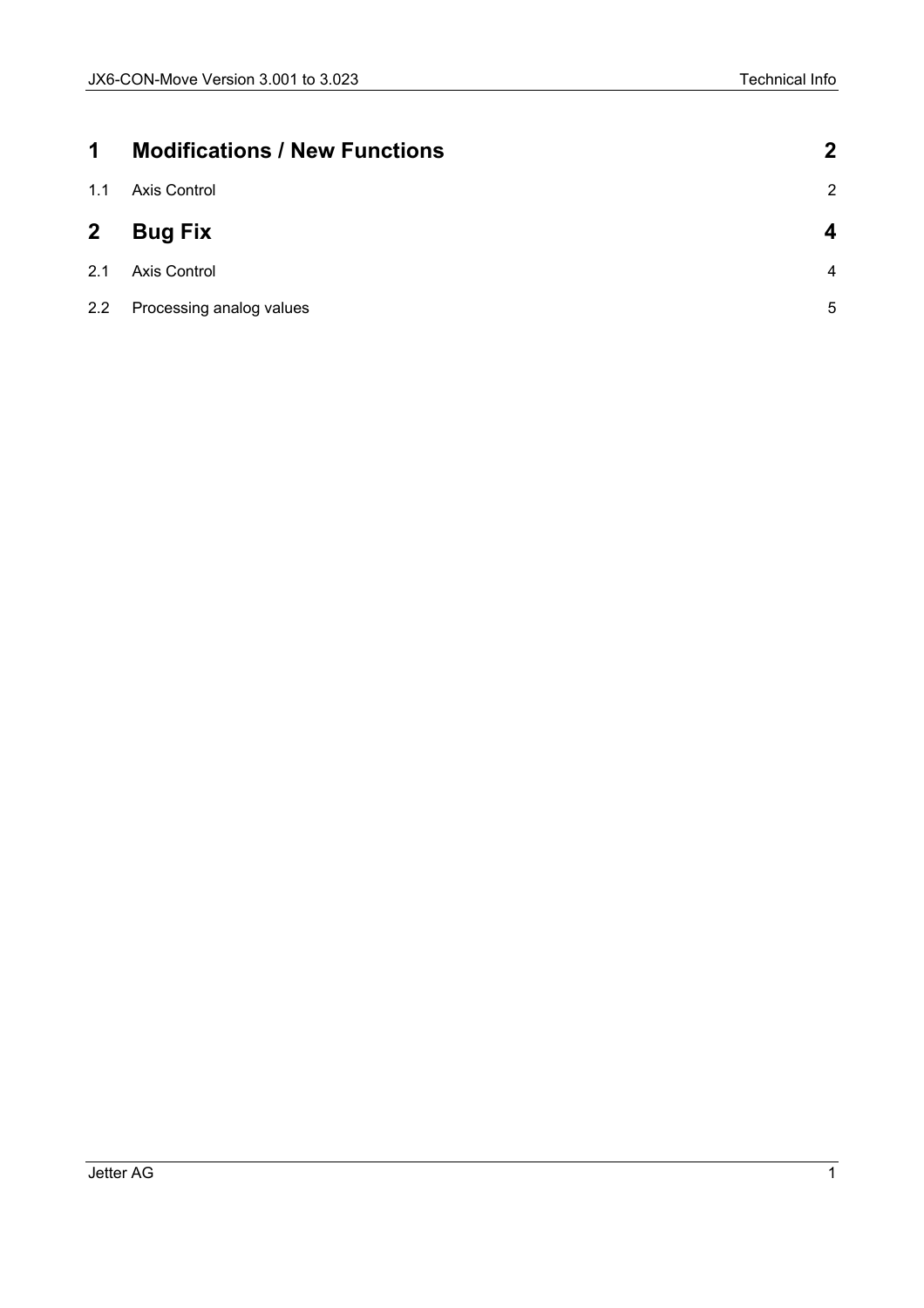<span id="page-2-0"></span>The numbers in parenthesis indicate the version numbers.

# **1 Modifications / New Functions**

#### **1.1 Axis Control**

• (3.004) Starting from this version, the tables can be entered and processed separately. This means that it is possible to enter another table while a table is being processed. The new register 1xy260 serves to select the table for the process.

The following diagram illustrates the entry and process of various tables:



As in previous versions, different table sizes are allowed. As long as register 1xy260 is not written, register 1xy147 is used as selected table for the process.

• (3.013) From this version onwards, the Capture mode (fast storing of the actual position at the digital input) is available for JetMove200 and JetMove600 as of this version:

- the Capture mode is activated in JetMove by giving command 154.

- the stored values can be read out from registers 1xy262 through 1xy265. The values must be read out, though, before a position overflow of the axis takes place.

- The Capture mode is configured via output stage registers 1xy300 through 1xy399.
- (3.016) From this version onwards, the revised board DELREGA3 can be applied.
- (3.019, 3.020) From this version onwards, an optional filter for set positions will be available. The amount of former set positions that are to be averaged can be defined via register 1xy266. Possible values are: 0 (filter switched off), 2, 4 and 8.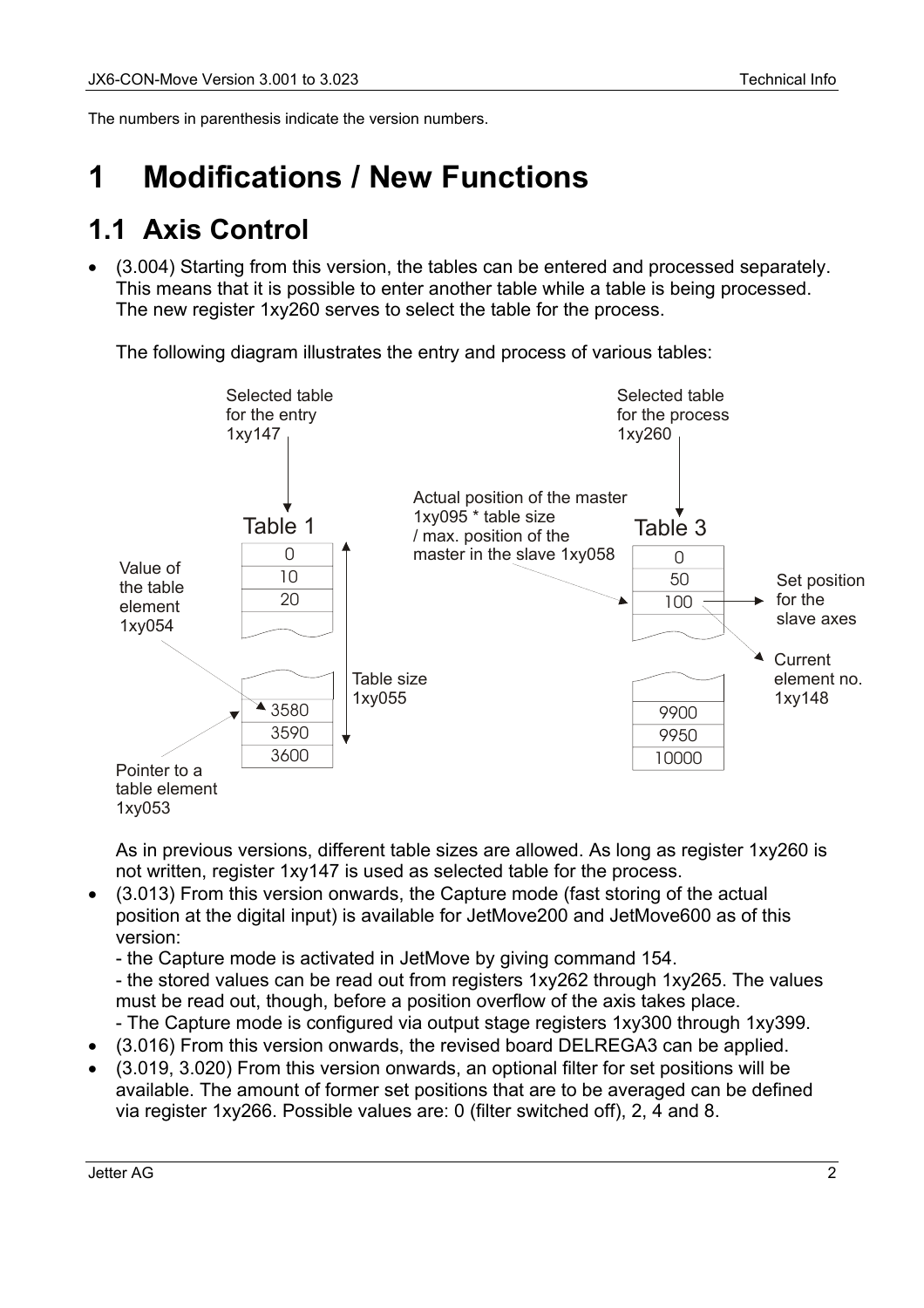- (3.020) The register 1xy246 for output of the actual position set points is now display with all position offsets.
- (3.022, 3.023) For special applications, averaging of the set position values has been provided now:

This means that always the average of the actual position value and the defined number of former set position values will be found.

| <b>Register 1xy266:</b> |                    |  |  |
|-------------------------|--------------------|--|--|
| <b>Function</b>         | <b>Description</b> |  |  |
| Lesen                   | Actual averaging   |  |  |
| Schreiben               | New averaging      |  |  |
| Wertebereich            | 0, 1, 2, 4, 8      |  |  |
| Wert nach Reset         | 0                  |  |  |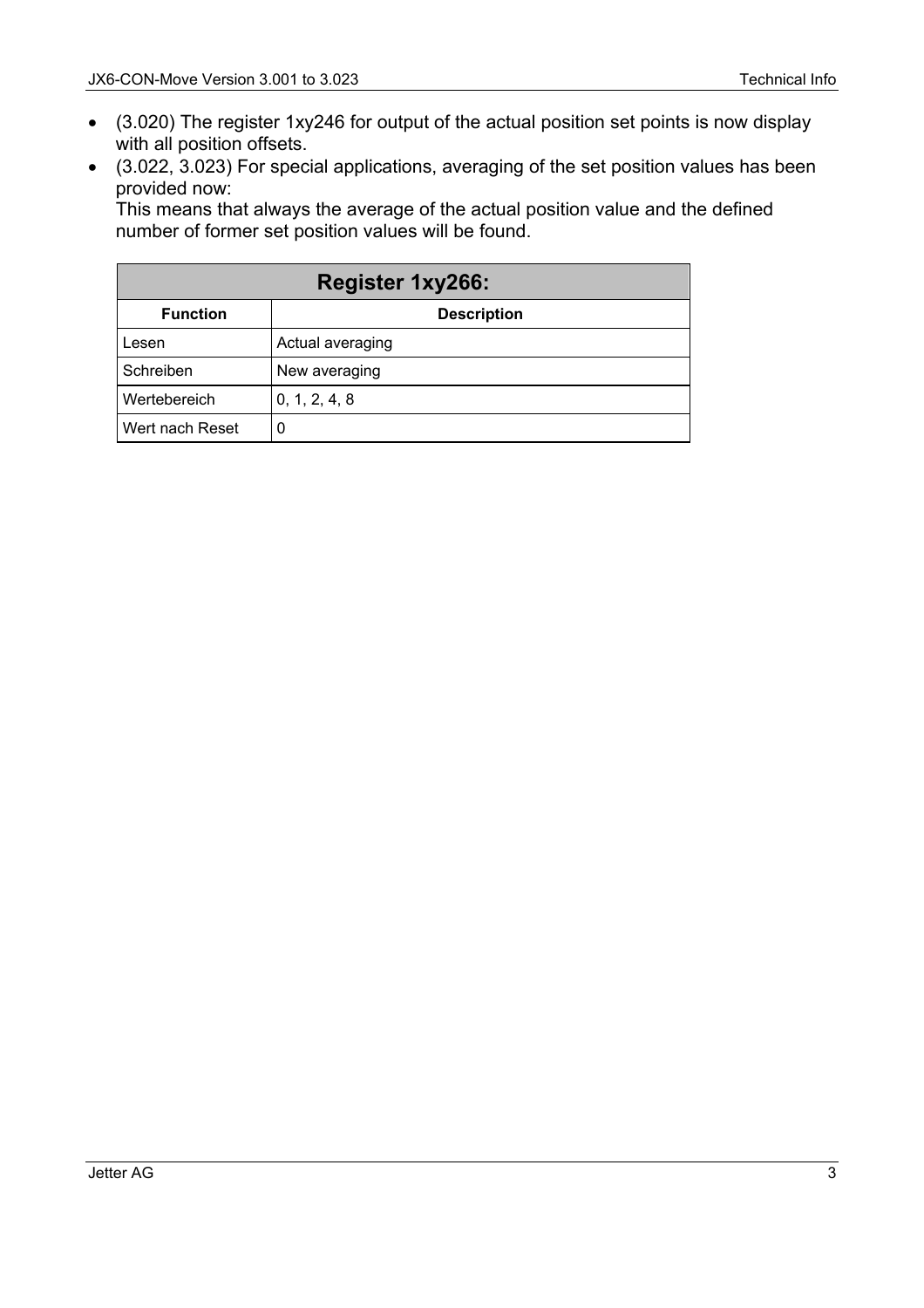# <span id="page-4-0"></span>**2 Bug Fix**

## **2.1 Axis Control**

- (3.002) When recording the actual position in JetSym or Sympas oscilloscope mode, the values might have been incorrect.
- (3.003) Starting from version 2.900, an error might occur when creating a table if a table was written before using a too extensive table pointer.
- (3.004) Starting from version 2.900, the correction value during table mode overflow applied to the last table element. Starting from this version, the correction value must be entered again as additional element:



The correction value in case of table overflow is calculated as follows:

#### Correction value

- $=$  Value of the table element (register 1xy055) value of the table element (0)
- = 3600 increments 0 increments = 3600 increments
- (3.004) The function for shifting a table slave to the master (starting from version 2.907) via register 1xy248 did not work properly.
- (3.004) Due to the intermediate interpolation in table mode (starting from version 2.900) position jumps in the slaves occurred if the values of the table elements differed significantly. After having corrected this error, it is now possible to carry out the overflow of endless axes exactly at the value defined in register 1xy058.
- (3.005) The timeout during register access at the system bus has been incremented to 6 ms.
- (3.005) By shifting the release of the interrupt, the starting behavior in connection with the JetMove600 has been improved.
- (3.005) When the turning direction was converted (register 4, bit 3), some internal parameters would not be negated. The axis would not cause an AXARR any more.